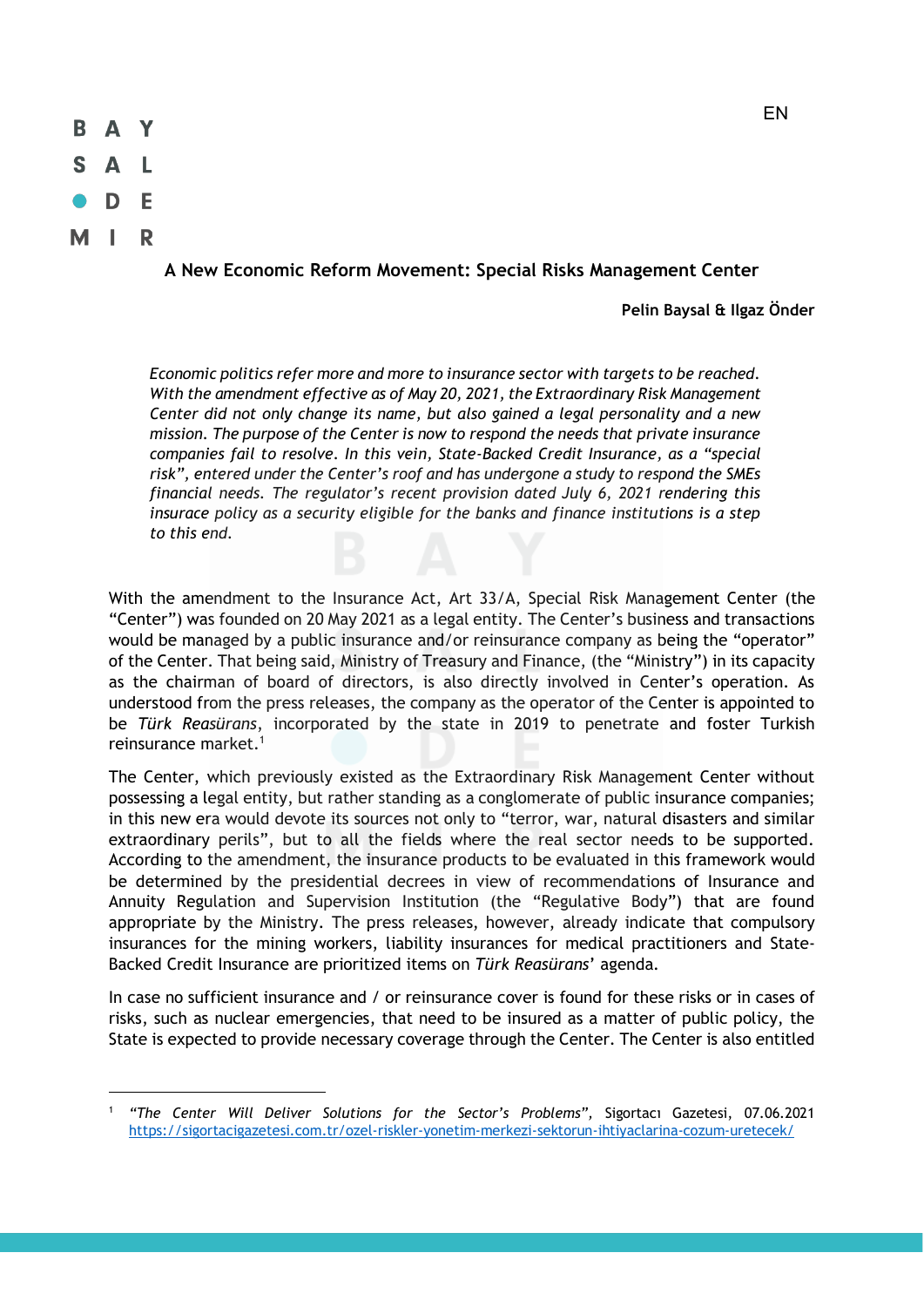to provide reinsurance coverage to the *ad hoc* syndicates for agriculture and earthquake risks.

The Center's corporate structure, principles and governing rules, scope of its powers and responsibilities will be regulated by the Regulative Body. The procedures for the coverage for the vessels and planes will be regulated by the Ministry separately. These awaited regulations are expected to iron out the defects and ambiguities experienced in the prior term where each "extraordinary risk" had been dealt by a different insurance company. The new system united under the Center's roof is more likely to provide the target audience, particularly the SMEs, with more satisfactory and unequivocal insurance products.

If deemed necessary, the Center can also provide coverage for civil vessels and airplanes.

## *A New Hope for State-Backed Credit Insurance*

A positive impact of this new system would be felt also in respect of State-Backed Credit Insurance. According to the expectations, the regulation would make it easier for the banks to accept this insurance policy as a security and therefore to provide the SMEs with the muchneeded financing.

This insurance, basically and primarily, aims to provide the SMEs with the relief in case the receivable arising from sale contracts is not collected on time. Insurance company enrolled in this system promises to pay the defaulted receivables to the SMEs according to the Ministry's general conditions and other terms prescribed by the Center.<sup>2</sup>

The Ministry's "Economic Reforms" booklet released on 12 March 2021 also spared a part for this insurance for which both the government and the real sector have great hopes in combatting the impacts of the Covid-19 pandemic.<sup>3</sup> The government, with a decision of the Council of Ministers, introduced this insurance in 2018<sup>4</sup>; however, since then this insurance could not go beyond being an exceptional insurance product issued by a few insurers for a few large-scale businesses. This new phase backed by the state has aimed at rendering this product to be provided by all the insurance companies for the enterprises of all scales. This has become possible since the risk undertaken by the system would be reinsured by the state to the extend that the underwriting insurers fail to attract sufficient interest from the reinsurers abroad.<sup>5</sup> The procedural and substantive rules governing this system would be regulated by the presidential decrees, according to which, the required funds would be paid from the Ministry's budged to the Center.<sup>6</sup>

<sup>&</sup>lt;sup>2</sup> Communique on Tariffs and Instructions for State-Backed Credit Insurance Regarding SMEs, published on Official Gazette no. 30635 dated 24.12.2018; see also Circular no. 2020/7 on Determination of Credit Limits for the Purchasers within the Scope of State-Backed Credit Insurance Regarding SMEs, as published by the Ministry of Treasury and Finance on 01.04.2021.

<sup>3</sup> Economic Reforms, the Ministry of Treasury and Finance, 12.03.2021 (https://ms.hmb.gov.tr/uploads/2021/03/Ekonomik-Reformlar-Kitapcigi.pdf)

Decision no. 2018/11892 on Operation of State-Backed Credit Insurance for SMEs, published on Official Gazette no. 30456 dated 22.06.2018.

<sup>5</sup> Communique on Procedural and Substantive Rules Governing the State-Backed Insurance for SMEs, published on Official Gazette no. 20636 dated 24.12.2018.

<sup>6</sup> Decision no. 4092 on Reinsurance Coverage to be Provided by the State, published on Official Gazette no. 31519 dated 22.06.2021.